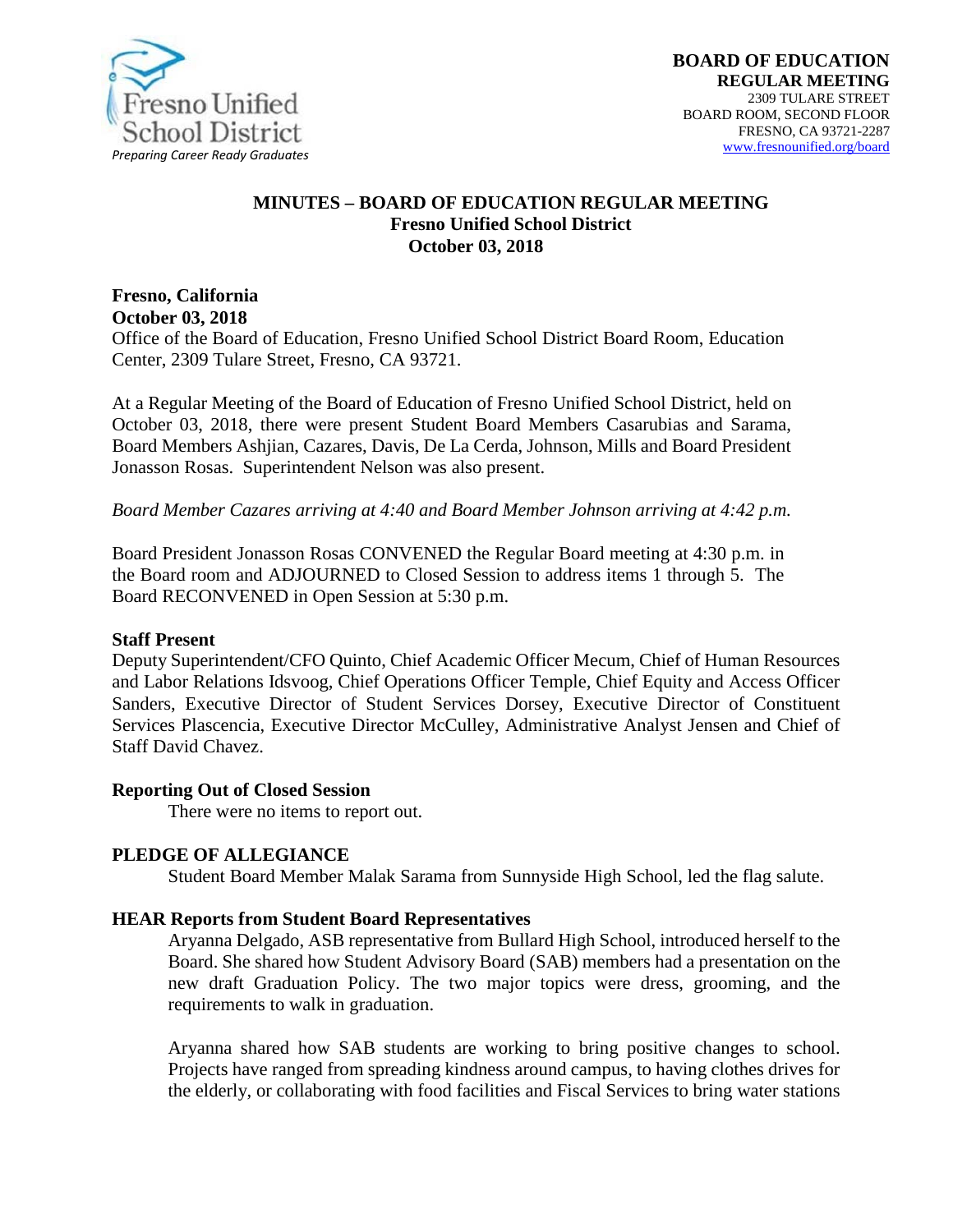to every school campus. SAB members are now working on a new project that will benefit schools and community. Aryanna also spoke on how students at Bullard are enjoying the shade provided by the solar panels that were recently installed in the parking lots of the school. Aryanna shared that they had 168 students at the Fresno Fair 4.0 celebration and that Bullard has started a monthly Town Hall Meeting, designed for students to have a voice and bring ideas to administrators.

Students from Tenaya Middle School were present to talk about what they love about their school, and being a Tenaya Brave.

# **HEAR Report from Superintendent**

• Recognized October as National Principal's Month. Superintendent spoke of weekly visits to school sites where he has experienced first-hand the strength and positive affects our site leaders have on the youth of our district, and ultimately our community. Superintendent pointed out that we are just days away from the end of the first grading period. Parents can get a quick glance of their child's grades and attendance when they

subscribe to EduText daily text messages. Registration can be done from a cell phone by simply texting the child's EduText Parent PIN to 28527 or visiting the district's ATLAS Parent Portal.

- Nelson also updated the Board regarding the release of the State of California scores for standardized tests from last spring. Known as the Smarter Balanced Assessments, state tests are given to students in grades 3-8 and 11 in the areas of math and English language arts. District students in grades  $3-8$  saw increases over the year prior while  $11<sup>th</sup>$  grade seems to mirror what happened throughout the state—experiencing a slight decrease. Staff is currently analyzing the recently released results and plans to provide an overview to our Board and the community at an upcoming meeting.
- Superintendent shared that tonight marks the opening of The Big Fresno Fair and the Big 4.0 GPA event where more than 1,400 Fresno Unified middle and high school students participate. Invitations were sent to students who were in grades 7-11 last school year and earned a 4.0 in both the  $3<sup>rd</sup>$  and  $4<sup>th</sup>$  quarter.
- Superintendent reminded the Board that Fresno Unified's Parent University will host its annual open house and Trunk or Treat event. This Halloween themed event connects parents and students with community resources and information while giving everyone a great excuse to dress up and practice their trick or treat skills.

## **OPPORTUNITY for Public Comment on Consent Agenda Items**

There were no individuals for this portion of the agenda.

On a motion by Member De La Cerda, seconded by Member Mills, the consent agenda, exclusive of agenda item: A-5 and A-13 which were pulled for further discussion, were approved on a roll call vote of 9-0-0-0 as follows: AYES: Student Board Members Casarubias and Sarama, Board Members: Ashjian, Cazares, Davis, De La Cerda, Johnson, Mills and Board President Jonasson Rosas.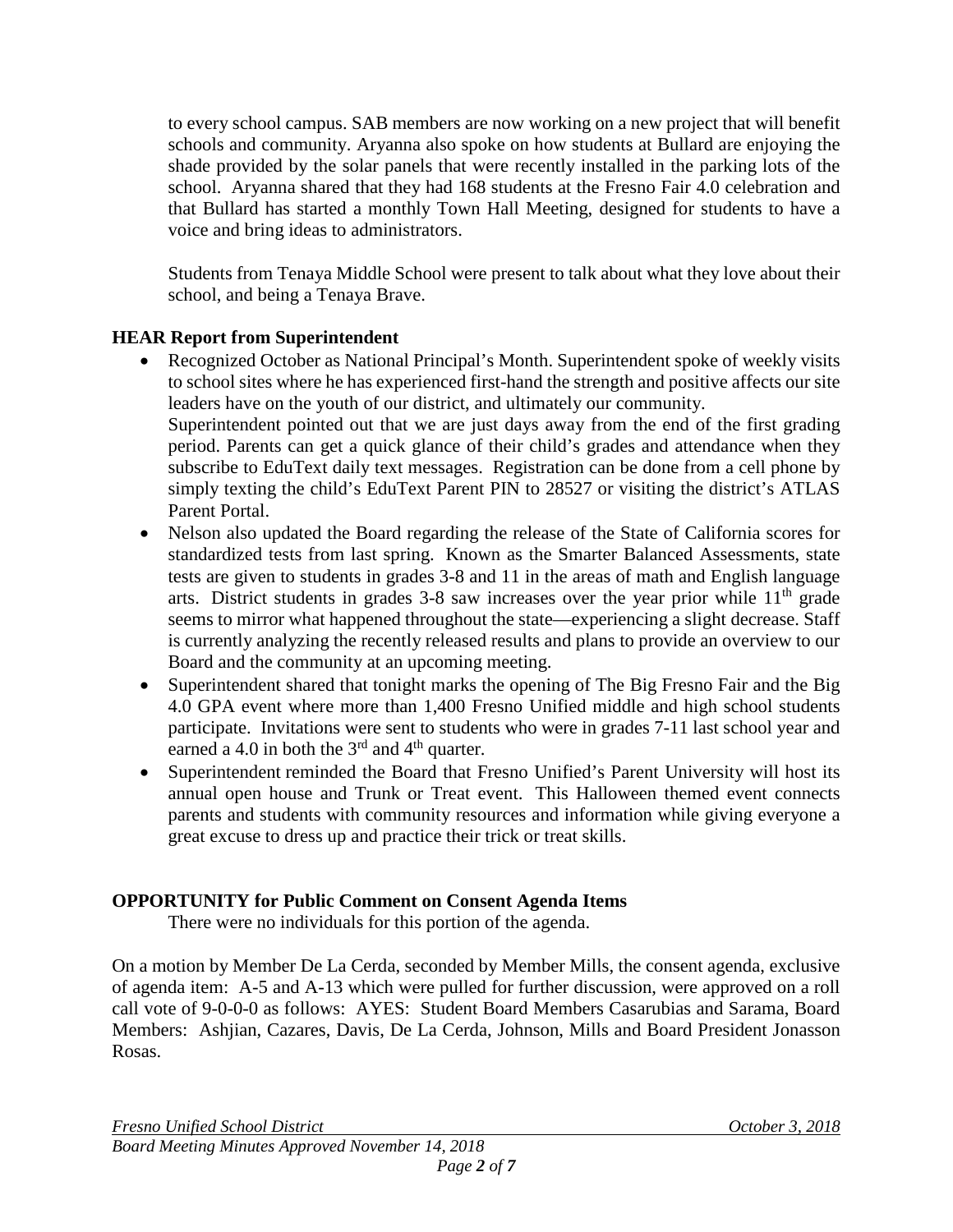# **A. CONSENT AGENDA**

#### **A-1, APPROVE Personnel List APPROVED as recommended,** the Personnel List, Appendix A, as submitted.

**A-2, ADOPT Findings of Fact and Recommendations of District Administrative Board ADOPTED as recommended,** the Findings of Fact and Recommendations of District Administrative Panels resulting from hearings on expulsion and readmittance cases conducted during the period since the September 19, 2018 Regular Board meeting.

### **A-3, APPROVE Minutes from Prior Meeting APPROVED as recommended,** the draft minutes for the September 5, 2018 Regular Meeting.

**A-4, ADOPT Variable Term Waiver request for Margarita Hernandez, Maria Arcos Rodriguez, Alva Ruiz and Jose Ruiz Jr. ADOPTED as recommended,** Variable Term Waiver requests for Margarita Hernandez, Maria Arcos Rodriguez, Alva Ruiz and Jose Ruiz Jr. to serve as Dual Immersion Multiple Subject teachers. The Education Code 44225(m) allows the commission to grant waivers to fill in an area deemed hard-to-fill.

## **A-5, APPROVE the Naming of the Fresno High School Baseball Field and the Edison High School Tennis Courts**

**APPROVED as recommended,** names for the Fresno High School Baseball Field (Ken Papi) and the Edison High School Tennis Courts (William "Bill" Riddlesprigger Jr.).

For the record there were comments/questions regarding, acknowledging family and friends of Ken Papi who were in attendance, spoke of the many career highlights of Mr. Papi, the life lessons taught by Mr. Papi, William Riddlesprigger a graduate of Edison High School was a patriot, a great educator, the first African American male board member and president and encouraged young players to play tennis.

**The following individuals from the public, Bob Reyes, Keith Pempek, Damian Herrera and Cliff Rold spoke about Ken Papi and the naming of the Fresno High School Baseball Field.** They spoke generously about how respected Mr. Papi was by staff and students, how he exemplifies what it meant to be a Warrior, a pleasure to have served alongside him and to be part of his legacy, not only did he teach baseball, he taught boys how to be young men and how it was not about money but the love of the game.

*The Board of Education took a five-minute break.*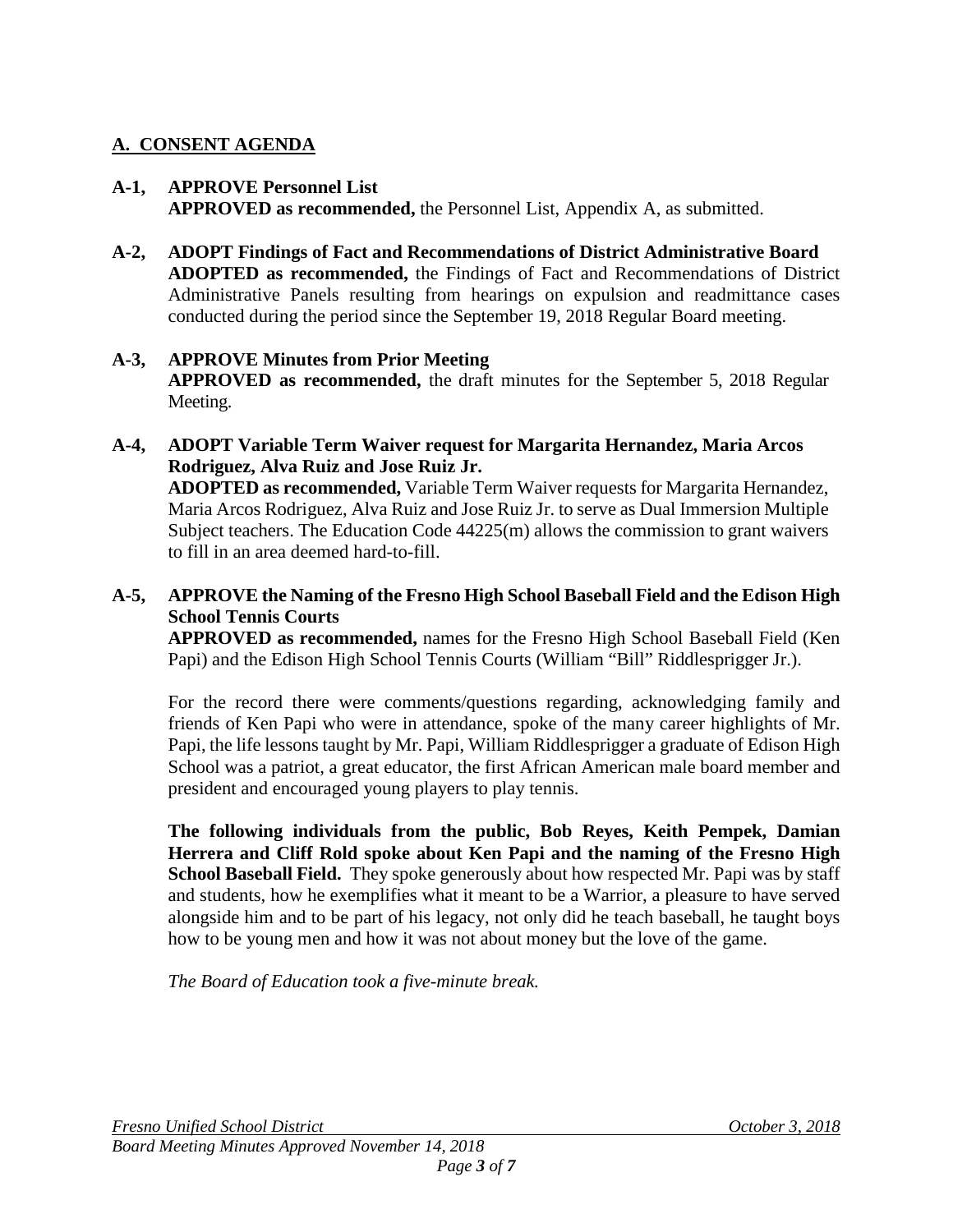- **A-6, APPROVE 2018/19 Fresno Unified Career Technical Education Advisory Committee Member List APPROVED as recommended,** the 2018/19 Career Technical Education (CTE) Advisory Committee Member List.
- **A-7, APPROVE Amendment to Independent Contractor Services Agreement with Shift3/Bitwise for Additional Development APPROVED as recommended,** an amendment to the existing Shift3/Bitwise Independent Contractor Services Agreement for additional funds for specialized development.
- **A-8, APPROVE Grant Applications and Projects to the California Department of Education for the Career Technical Education Facilities Program APPROVED as recommended,** grant applications to the California Department of Education for the 5th Cycle of the Career Technical Education Facilities Program (CTEFP). The purpose of the CTEFP is to provide matching funds for Career Technical Education specific new construction, modernization, and/or equipment at comprehensive high schools.
- **A-9, APPROVE Independent Contractor Services Agreement with DNS Filter, Inc. APPROVED as recommended,** an Independent Contractor Service Agreement with DNS Filter for content filtering services for the eLearning Companion Device (LCD). The LCD Initiative will provide students 24/7 access to learning resources and activities on and off campus.
- **A-10, APPROVE Provisional Internship Permits APPROVED as recommended,** Provisional Internship Permit (PIP) recommendations to rehire or hire upon Board approval.
- **A-11, DENY Claim #GL18-0803-1472 DENIED as recommended**, a Claim for Damages by Kay Crocker, case #GL18-0803- 1472.
- **A-12, RATIFY Agreement with Fresno Police Department for Student Resource Officers RATIFIED as recommended,** a three-year agreement with the Fresno Police Department (FPD) for Student Resource Officers (SROs) at Bullard, Cambridge, Duncan, Edison, Fresno, Hoover, McLane, Phoenix, Roosevelt and Sunnyside High Schools, and Fort Miller Middle School. SROs perform regular law enforcement services and support safe and secure school environments. The agreement is for July 1, 2018 through June 30, 2021, with the option to extend for one two-year period. The 2018/19 cost of \$1,653,150 includes salaries and benefits, vehicle costs, and 90% of the cost of the Sergeant responsible for SROs. A \$315,129 augmentation to the Operational Services budget is recommended to fund the SRO agreement. Due to changes from the current agreement that required extensive discussion with FPD leadership, the contract was not finalized prior to the start of 2018/19 and therefore was presented for ratification. FPD has provided services to schools in the interim.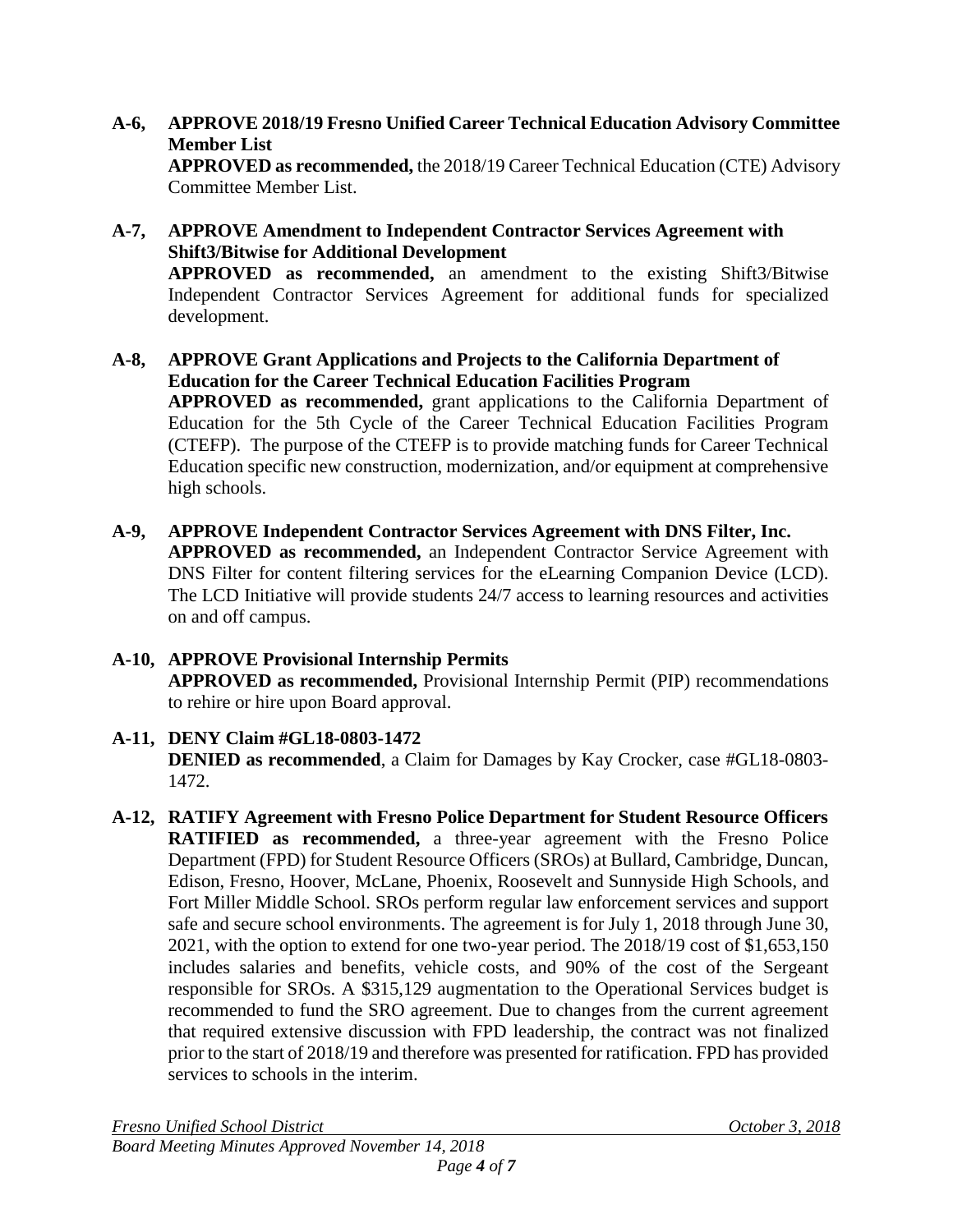## **A-13, RATIFY Purchase Orders from July 1, 2018 through July 31, 2018**

**RATIFIED as recommended,** purchase orders issued from July 1, 2018 through July 31, 2018. Purchase orders for \$10,000 or more are presented first, followed by purchase orders for less than \$10,000. A list of purchase orders issued for Associated Student Body (ASB) accounts is also provided.

#### **Prior to the vote the following statements were made by Trustees:**

#### **Board President Jonasson Rosas**

*Fresno EOC is the vendor for purchase order numbers 546924 & 545624A as stated in item A-13. I am employed by Fresno EOC, which is a nonprofit corporation. I did not participate in making these contracts. Because of my employment with Fresno EOC, I have a remote financial interest in these contracts.*

*Consistent with prior recusals relating to Fresno EOC, and in the interests of full transparency, I am abstaining from this vote pursuant to Board Bylaw 9270.*

#### **Board Member Ashjian**

*Included in item A-13 are purchase orders for Davis Moreno Construction, Inc. (purchase order numbers 504932A & 504932B), Lithia (545960, 546234 & 545598), and Todd Companies, Inc. (purchase order number 54525).*

*I have done business with Davis Moreno Construction, Lithia, and Todd Companies in my private capacity on other projects not involving Fresno Unified beginning at least five years prior to my election to this Board. I did not participate in making these contracts. Because of my relationship with these companies, I have a remote financial interest in these contracts. Therefore, I am abstaining from this vote pursuant to Board Bylaw 9270.*

#### **Board Member Mills**

*Item A-13 on tonight's agenda contains purchase orders from AT&T Mobility and PG&E. I have direct or indirect financial investments valued at \$2000 or more in both AT&T and PG&E. therefore, in the interest of full transparency, I am abstaining from the vote on Item A-13 pursuant to Board Bylaw 9270.*

For the record, there were no comments/questions regarding the agenda item. Member Davis moved for ratification, seconded by Member De La Cerda, which carried a vote 4- 0-3-0 as follows: AYES: Board Members: Cazares, Davis, De La Cerda and Johnson. ABSTENTIONS: Board Member Ashjian, Mills and Board President Jonasson Rosas.

#### **END OF CONSENT AGENDA**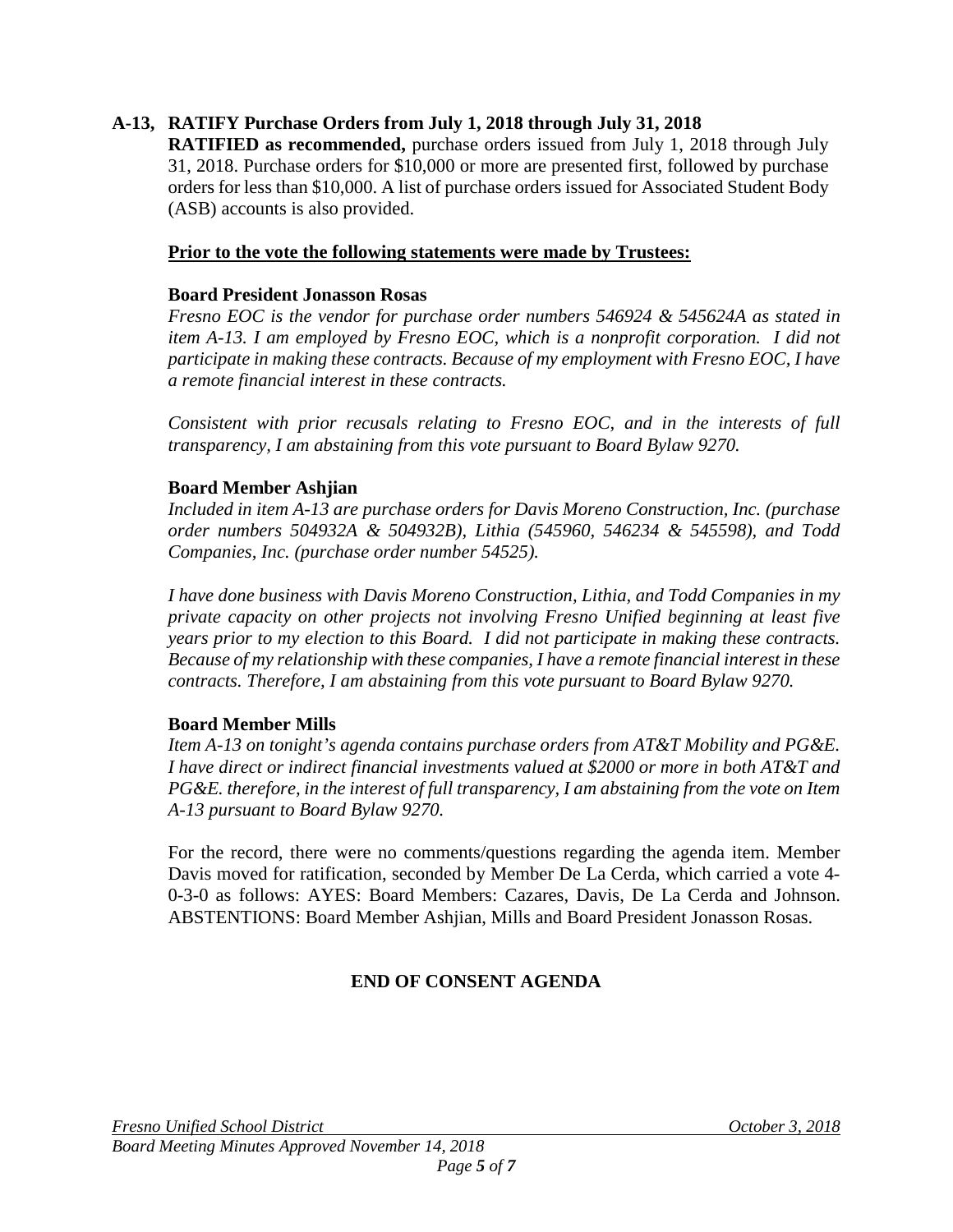# **UNSCHEDULED ORAL COMMUNICATIONS**

There were no speakers for this portion of the agenda.

# **B. CONFERENCE/DISCUSSION AGENDA**

## **Agenda Item B-14, Present and Discuss the California Dashboard Overview Series, Part One**

The Board received an overview and review of the California Dashboard. The presentation is part one of a three-part series on the California Dashboard. The presentation provided a brief review of the indicators used by the state and how the indicators are reported.

Presentation by Chief of Equity and Access Lindsay Sanders

For the record, there were comments/questions regarding Fresno Unified School District's Fall 2017 California Dashboard, State Indicators by Student Group, explanation on the African American graduation rate, calculations for Alternative Education's graduation rate, clarity in reading the report, explanation of the work being done with the Department of Prevention and Intervention, receiving good data to understand our school's performance, using that data to support schools in areas of need and to not use school site funds, how the state is identifying students, clarity on how the information is broken down, what is considered good, and will the state continue to refine the definitions of each category . Chief of Equity and Access Sanders was able to provide clarification. No action is required on this item.

*Board Member Ashjian left the meeting at 7:23 p.m.*

## **Agenda Item B-15, Present and Discuss Early Learning Community Partnerships**

Starting Smart and Strong initiative is a multi-agency collaborative to ensure all children are healthy and ready for kindergarten. In partnership with multiple early childhood education agencies, the Early Learning department presented and discussed innovative promising practices implemented in Early Learning programs.

Presentation by Chief Academic Officer Kim Mecum and Executive Officer Deanna Mathies

For the record, there were comments/questions regarding the importance of early learning, the need to do more and start earlier, confirmation on the total number of preschool classrooms, plans to have a preschool at each elementary school site, expansion of classrooms at existing sites, when did Fresno Unified start Pre-K and TK, how much was the boards first investment, how do we provide wrap around services for students, do we have data that tells why transitional kindergarten data has not gone up over time, need to ensure our preschool teachers are nurturing and make coming to school a safe place, what is the attendance levels at the sites, what are we doing to address Special Education needs, would we develop Special Education programs once needs are identified, thanked Deanna and all community partners, the understanding that this is a long term commitment, appreciate the team looking into full day preschool and success of dual immersion at the preschool level. Executive Officer Deanna Mathies was able to provide clarification. No action is required on this item.